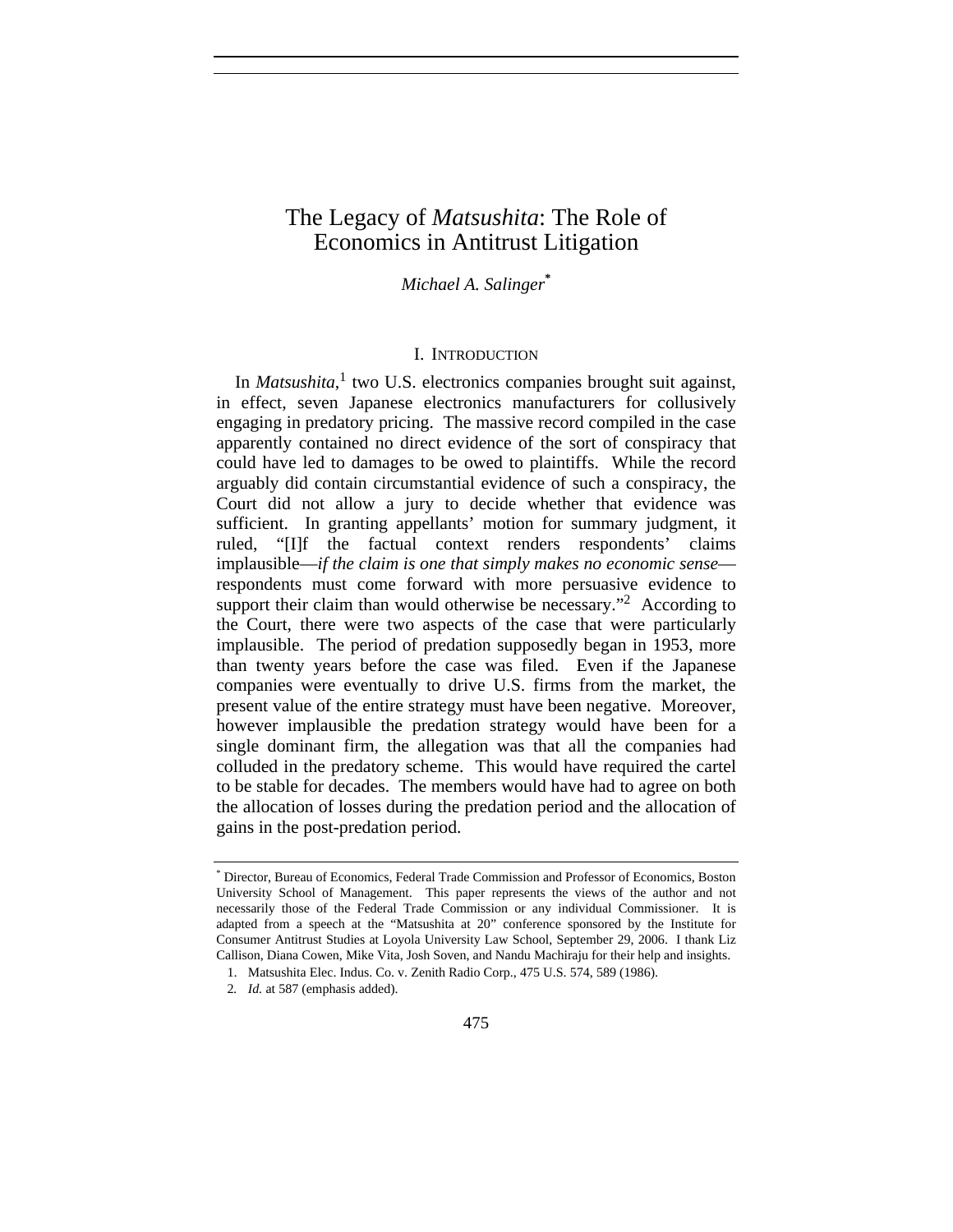*Matsushita* occurred at a time of long-standing concerns that certain aspects of antitrust policy were fundamentally misguided and that economic analysis could be a powerful analytical tool for distinguishing between sound and counterproductive policies. Economics had been a part of antitrust litigation before the decision, but *Matsushita* was a key step in giving economics a greater role. That role is now widely accepted in the United States, in Europe, and arguably in much of the world.<sup>3</sup> Yet, despite the apparent agreement on the broad principle that antitrust policy should be economically sound, there remains controversy over exactly what that principle implies either for policy or for the resolution of any particular case. One reading of *Matsushita* is that it requires an antitrust case to be supported by a formal economic model. In the years since *Matsushita*, the economic modeling used in antitrust cases has become increasingly sophisticated technically; and this increased use of formal economic tools is arguably part of the legacy of *Matsushita*. Yet, while *Matsushita* clearly lays out an increased role for economics, the use of a formal model as the centerpiece of a predation claim may not necessarily be the role implied by the decision.

The specific allegation in *Matsushita* was collusive predation. The legacy of the increased role the decision gives to economics extends far beyond that specific issue to virtually every area of antitrust law. The biggest impact, however, was on predatory pricing doctrine. This article describes the evolution of predatory pricing doctrine since *Matsushita* with a focus both on the role economics has played and on the role it should play in predatory pricing cases.

Part II of this article discusses the *Matsushita* decision itself. It argues that the decision can be read to create two possible roles for economics. One, henceforth the "microanalytic" role, would be to present each case in terms of a formal economic model. In contrast, a "decision theoretic" role would entail creating simple rules based on the recognition that economic analysis is inherently imprecise and that errors are inevitable. Part III explores the possible microanalytic role for economics in more detail. Drawing on game theory,<sup>4</sup> it argues that the "no economic sense" screen in predation cases is inherently coarse. It can properly rule out allegations like those in *Matsushita*, but there are likely to be cases in which a wide range of behavior could make

<sup>3</sup>*. See infra* Part II (discussing *Matsushita*'s influence on the role of economics in antitrust litigation).

<sup>4</sup>*. See infra* Part III (describing game theory).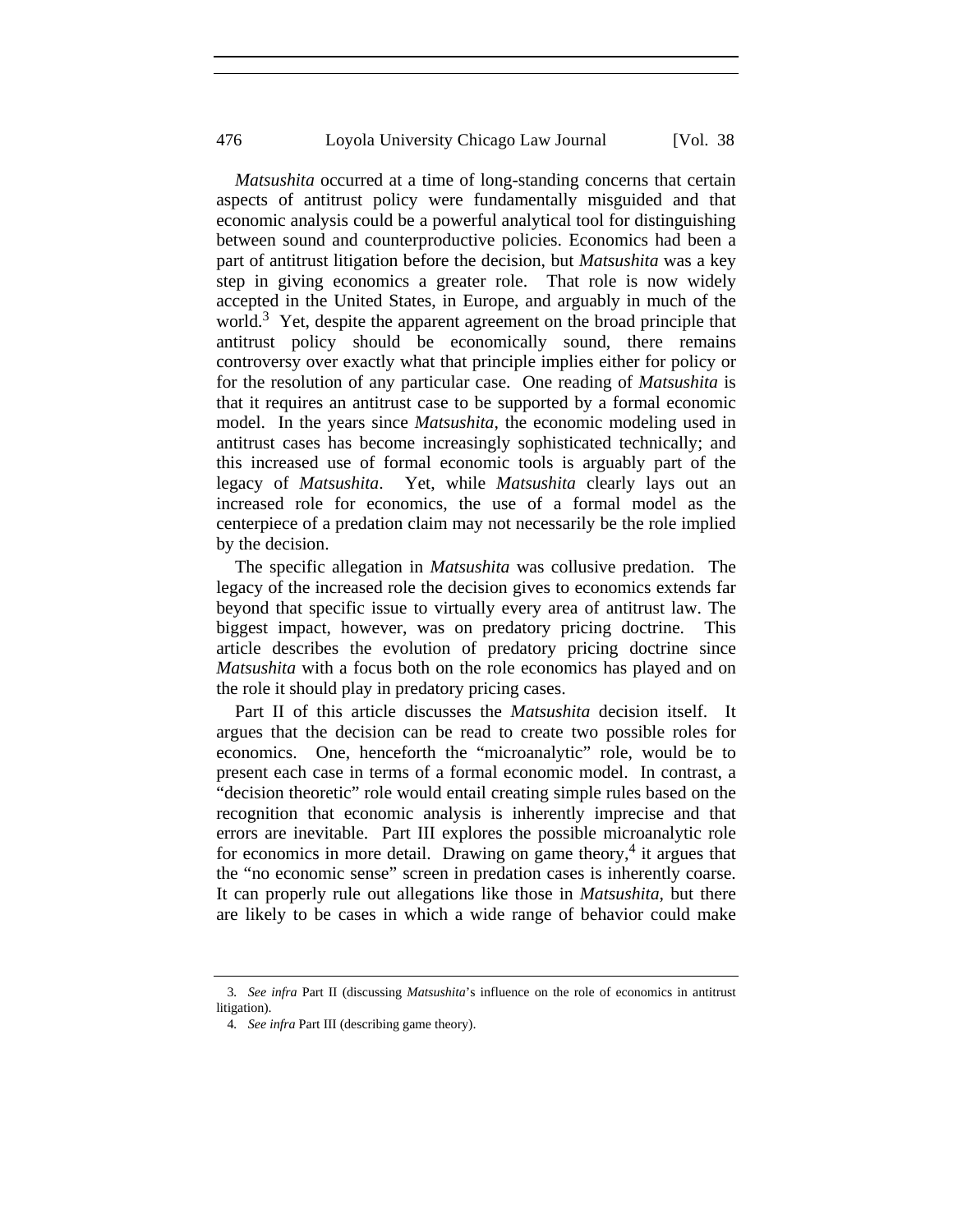#### 2007] The Role of Economics in Antitrust Litigation 477

economic sense. Part IV then turns to *Brooke Group*, 5 which seems to place extra emphasis on a microanalytic role for economics. Part IV argues, however, that the Court might have gone beyond what can be said as a matter of economics in dismissing the allegations on the grounds that recoupment was not plausible. Part V then turns to two recent cases involving the airline industry—the Department of Justice's predatory pricing case against American Airlines, $\overline{6}$  and Spirit Airlines' predatory pricing case against Northwest.7 These cases illustrate how the courts' ability to use economics appropriately in its decision theoretic role has been limited by academic neglect of the cost issues central to those cases.

#### II. THE LEGACY OF *MATSUSHITA*

*Matsushita* contained two key phrases (or, more accurately, sets of phrases) with respect to the role of economics in antitrust cases. The first set, which was quoted in the introduction, linked the plausibility of a claim to whether it makes economic sense. The second set contains the assertions that "predatory pricing schemes are rarely tried, and even more rarely successful"8 and that "mistaken inferences in cases such as this one are especially costly, because they chill the very conduct the antitrust laws are designed to protect."9

With these statements, the Court acknowledged that courts and juries would sometimes make mistakes in deciding whether predation had occurred and that the possibility of such mistakes affects legal standards. With a perfect test for predation, we would not need to worry whether predation was rare or about the cost of confusing competition with predation. When predation occurred, it would be punished. Absent such a test, however, the legal standard should rationally take account both of the relative frequency of anticompetitive price reductions (compared with those that are just good, clean competition) as well as the cost of falsely labeling a competitive price cut as predatory.<sup>10</sup>

<sup>5.</sup> Brooke Group Ltd. v. Brown & Williamson Tobacco Corp., 509 U.S. 209 (1993).

<sup>6.</sup> United States v. AMR Corp., 335 F.3d 1109 (10th Cir. 2003). The district court decision is found at 140 F. Supp 2d. 1141 (D. Kan. 2001).

<sup>7.</sup> Spirit Airlines, Inc. v. Northwest Airlines, Inc., 431 F.3d 917 (6th Cir. 2005).

<sup>8</sup>*. Matsushita*, 475 U.S. at 589.

<sup>9</sup>*. Id.* at 594.

<sup>10.</sup> Keith N. Hylton and Michael Salinger, *Tying Law and Policy: A Decision-Theoretic Approach*, 69 ANTITRUST L.J. 469 (2001) as well as James C. Cooper, Luke Froeb, Daniel P. O'Brien & Michael Vita, *Vertical Antitrust Policy as a Problem of Inference*, 23 INT'L J. INDUS. ORG. 639 (2005).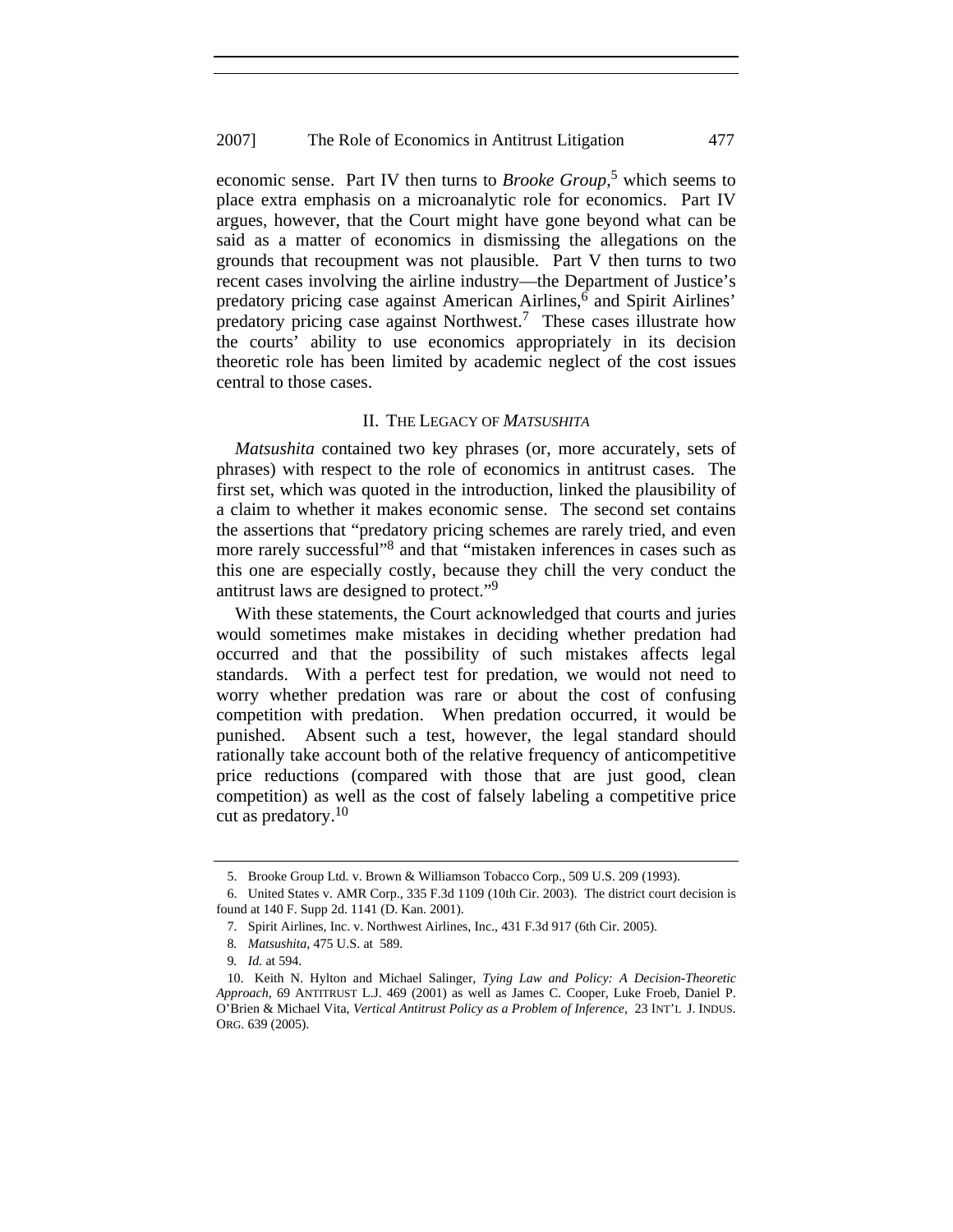As important as *Matsushita* was, it left some important questions unanswered. It set out a two-pronged test for demonstrating predation. Plaintiffs must demonstrate pricing below the "appropriate measure of cost,"11 and must demonstrate that the alleged predator had a reasonable prospect of recoupment.<sup>12</sup> The appropriate measure of cost remains a large, open question. $^{13}$ 

The Court also gave little guidance as to the standards for demonstrating the plausibility of recoupment. The claims in *Matsushita*  were so preposterous that there was no need to discuss details at that time. Any remotely plausible approach would give the answer that recoupment after a twenty-year predation period is implausible. From the decision itself, it is hard to know whether the "economic sense" screen was intended as a fine screen in which a professional economist would be needed to make the call, or whether it would be a kind of "sanity check" that would not require much in the way of formal economic tools. One might expect that as economic analysis becomes more sophisticated, the screen could become increasingly fine; and perhaps it will. The approach economists use to analyze market settings with a small number of firms—"game theory"—is, however, inherently imprecise and may only be capable of providing a coarse screen.

## III. INHERENT LIMITS OF THE "NO ECONOMIC SENSE SCREEN"

For an economist, the requirement that a claim in a case make economic sense means that one can construct a formal economic model of the claim. The Court might not have explicitly intended the statement to refer to mathematical models, but the implication is unavoidable. To demonstrate that an antitrust claim makes economic sense, one must show that the defendant would have found the alleged anticompetitive behavior to be profitable. Such a conclusion could only rest on a computation of profits that would require estimates of costs, quantities sold, and prices received. In turn, costs, quantities sold, and prices are necessarily interrelated because of constraints imposed by market demand and competitive interaction. Any computation of the profitability of a particular action requires estimates of and/or assumptions about these interrelationships.

Determining these interrelationships is complicated by a variety of factors. One is that direct observation of demand and cost relationships is generally not possible. In any particular market, there is a price

<sup>11</sup>*. Matsushita*, 475 U.S. at 584 n.8.

<sup>12</sup>*. Id.* at 589.

<sup>13</sup>*. See infra* Part V (discussing the difficulty of ascertaining costs).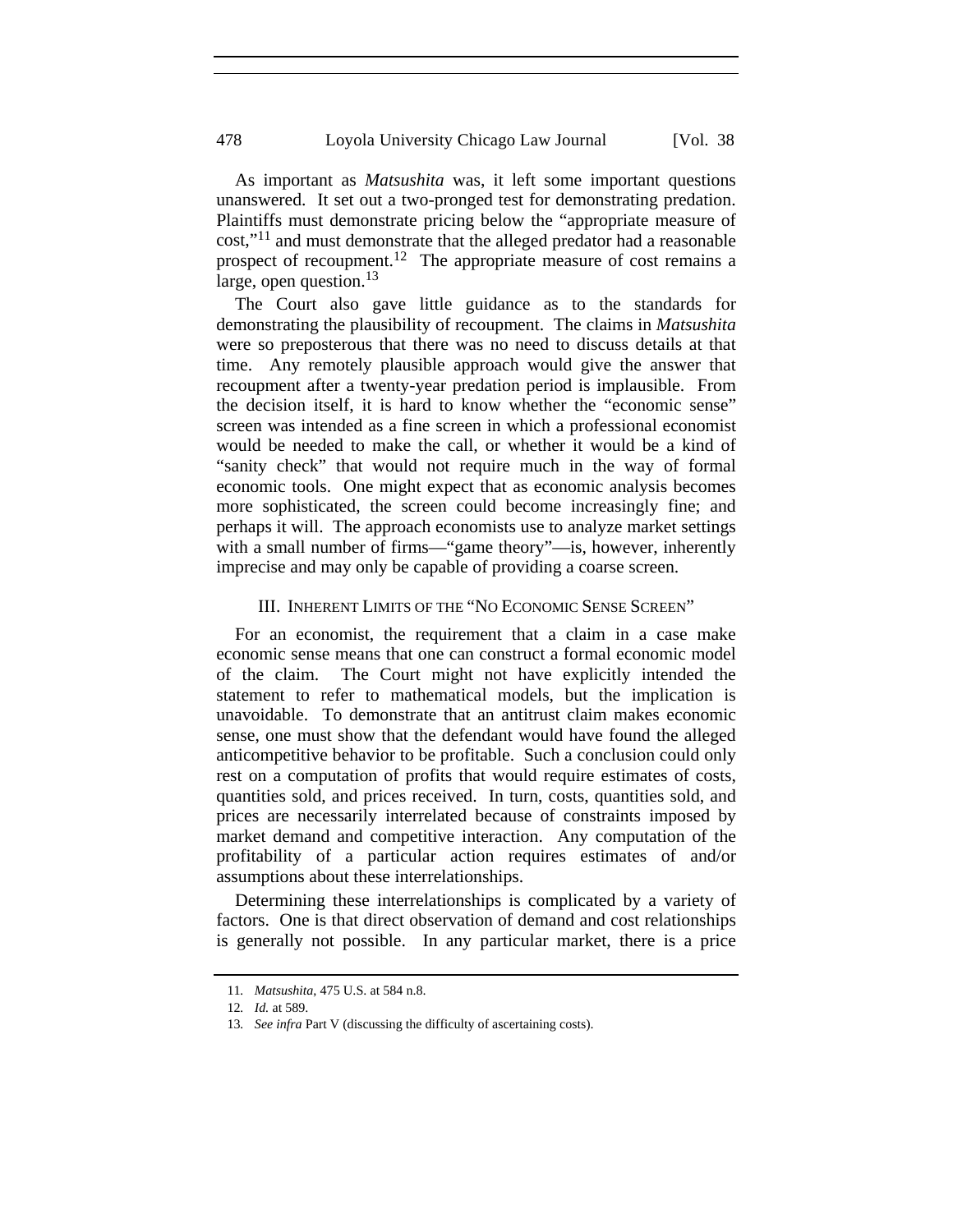#### 2007] The Role of Economics in Antitrust Litigation 479

charged and quantity demanded. Even if these are observable, the counterfactual of what demand would have been under a different price is not. Similarly, even if the costs incurred by a firm to generate output are available, what costs would have been if the quantity sold were different is not. Yet, while direct observation of the counterfactuals is not possible, economists have techniques for estimating demand and cost functions. While such estimates must rest on assumptions—and different economists might make different judgments about which assumptions are most appropriate—demand and cost estimation are the very stuff that economics as a discipline is about.

A deeper problem with determining whether an allegation makes economic sense is that a firm gauges the profitability of an action by how it expects its rivals to respond. The economic approach to understanding expectations would be to assume that each firm expects other firms to behave in their own economic interest. But the behavior of other firms in turn depends on their own expectations. The problem is the province of game theory.<sup>14</sup> Some economists would argue that the solution is to look for the suitable Nash equilibrium.<sup>15</sup> Despite the extensive effort economists have devoted to this general problem—an effort that no doubt rivals the effort lawyers put into presenting the *Matsushita* case—they simply cannot narrow the possibilities very much.

To understand this point, some elaboration on the nature of game theory is necessary. The "prisoner's dilemma" is a good place to start, as it is the game with which most people are familiar. Two people, A and B, are arrested, put into separate rooms, and given the choice of either confessing or not confessing. If neither confesses, they both go to jail for one year (on some minor charge). If both confess, they both go to jail for 10 years. If A confesses and B does not, A gets off entirely while B goes to jail for 15 years. The reverse happens if B confesses and A does not. The following "game matrix" represents the problem:

|                 |               | <b>Player B</b> |               |
|-----------------|---------------|-----------------|---------------|
|                 |               | Confess         | Don't Confess |
| <b>Player A</b> | Confess       | $-10, -10$      | $0, -15$      |
|                 | Don't Confess | $-15,0$         | $-1, -1$      |

<sup>14</sup>*. See* ROBERT G. GIBBONS, GAME THEORY FOR APPLIED ECONOMISTS (1992) (introducing game theory and its economic applications).

<sup>15.</sup> A Nash equilibrium is a set of actions in which the decision made by each party is optimal conditional on the actions of the others.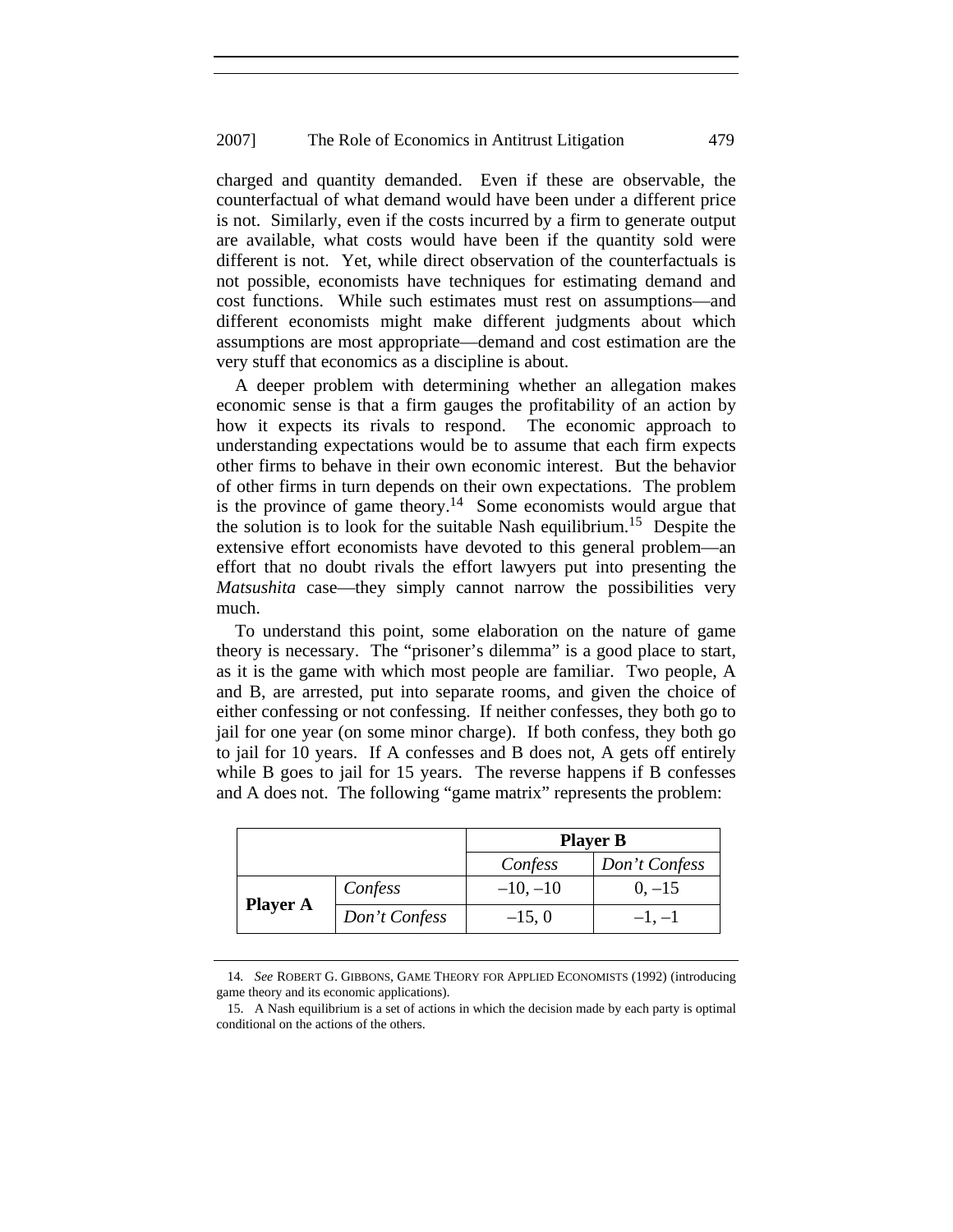Like any game representation, the above matrix identifies the players (A and B), their possible strategies (Confess, Don't Confess), and the payoffs to each player for each possible combination of strategies. In the cells containing two numbers, the first is the payoff to player A while the second is the payoff to player B. These payoffs are represented as negative numbers to suggest that the payoffs in this case—years in jail—are bad, not good.

In this game, both players have an incentive to confess. Regardless of whether A confesses, B gets less jail time if he confesses; and the same is true for A. Since B has a clear incentive to confess, A can reasonably predict that B will confess and then make his choice based on that assumption. The same is true for B. Both players confessing is the unique Nash equilibrium in this model. A Nash equilibrium is one in which the action chosen by each player maximizes his own payoff given what the other player does. A's choice to confess is what is best for him, given that B confesses. True, both players would be better off if neither confessed, but that outcome would not be a Nash equilibrium. For example, if B chooses not to confess, A is still better off confessing (and getting off without any jail time) rather than not confessing (and spending one year in jail).

Despite its simplicity, the prisoner's dilemma provides great insight into a remarkably large number of situations. It applies to any situation in which two or more parties each can choose to behave cooperatively or selfishly. If the game is to be played only once, everyone's incentive is to be selfish. In such cases, the analysis of the game serves two proper roles for economic theory. First, it provides a basis for predicting that the outcome will be confession by both parties. Like any prediction, of course, there is no guarantee that it will turn out to be correct, but predicting that people will act in their own interest is likely to provide a more accurate forecast than predicting that they will act against their own interest. Second, it provides guidance to individuals as to what they should do if they find themselves in a setting that can be characterized as a single-play prisoner's dilemma. If the solution to all games was like the prisoner's dilemma, game theory would be a more powerful tool than it is.16

Many games are, however, different in an important way from the prisoner's dilemma. Consider the game traditionally referred to as

<sup>16.</sup> In both real and experimental settings with a prisoner's dilemma payoff structure, people cooperate even when they seem to have an incentive not to. Often, though, the cooperation arises when the game is repeated. *See* ROBERT AXELROD, THE EVOLUTION OF COOPERATION (1984).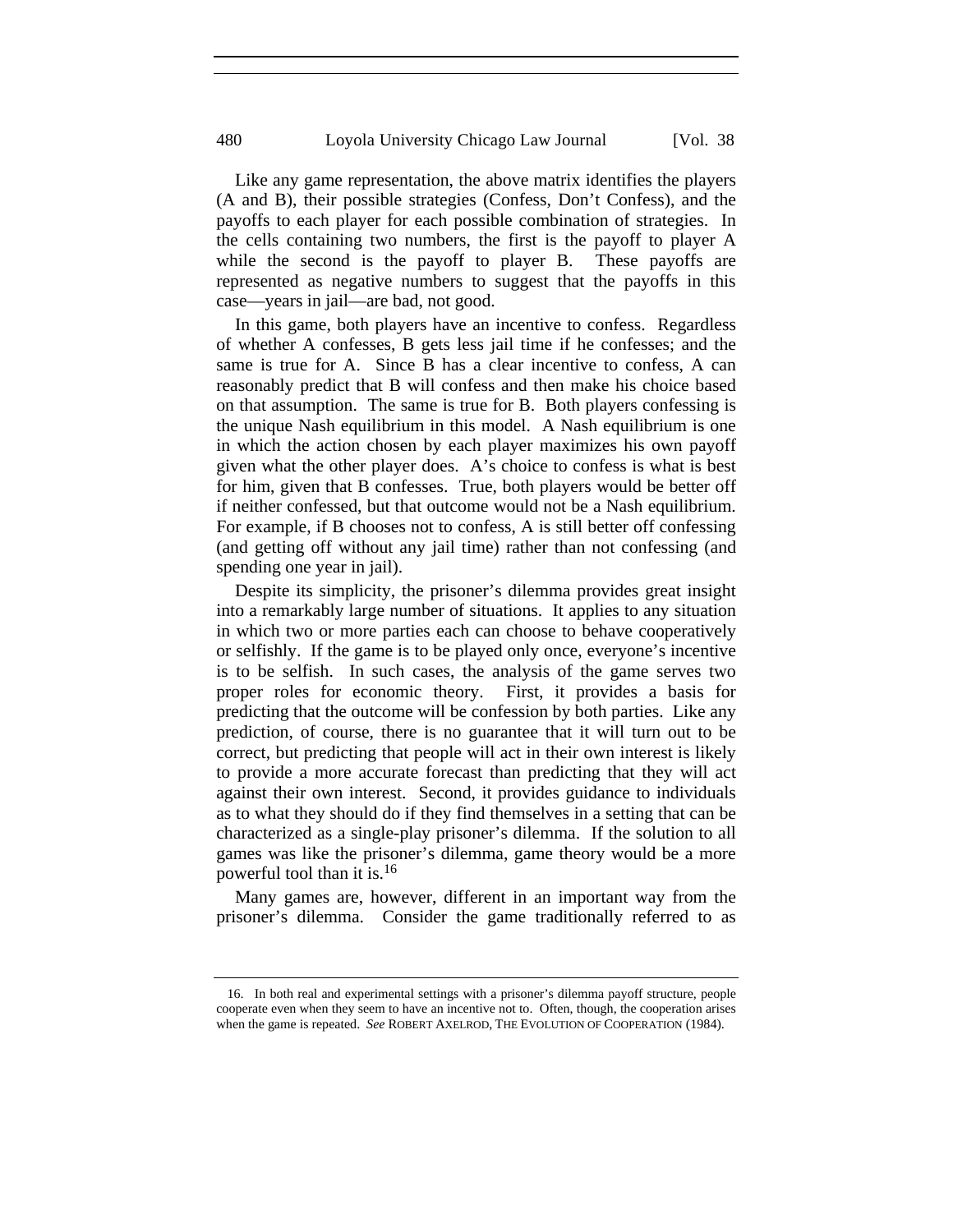### 2007] The Role of Economics in Antitrust Litigation 481

"Battle of the Sexes."<sup>17</sup> As the story behind the game is typically told, a husband and wife wish to meet, but have not agreed on the location and have no means of communication. They both know that the alternatives are the baseball game and the opera. Whichever event they attend, they want to go together. That is, if the husband knew that the wife was going to the opera, he would go to the opera; if he knew she was going to the baseball game, he would go to the baseball game. Both spouses enjoy both events, but the husband likes the baseball game more while the wife prefers the opera. If we measure the payoffs as "utility"<sup>18</sup> levels, the game matrix could be:

|                |                      | Wife                 |              |
|----------------|----------------------|----------------------|--------------|
|                |                      | <b>Baseball Game</b> | <i>Opera</i> |
| <b>Husband</b> | <b>Baseball Game</b> |                      | 0. O         |
|                | Opera                |                      |              |

As with the prisoner's dilemma, Battle of the Sexes is of interest not because of its literal application but because it has structure that corresponds to many real-world situations. The two parties have an incentive to coordinate, but they have different preferences about what they would coordinate on.

In contrast to the prisoner's dilemma, there are two Nash equilibria in Battle of the Sexes.<sup>19</sup> One is that both go to the opera. If the husband goes to the opera, the wife's best option is to go to the opera. If the wife goes to the opera, the husband's best option is to go to the opera. Thus, when both go to the opera, each is making the best choice (from a selfish standpoint) given the action of the other. Using the same logic, it is also a Nash equilibrium for both to go to the baseball game.<sup>20</sup>

Even though two outcomes satisfy the definition of a Nash equilibrium, there is no particular reason to believe that either would

<sup>17.</sup> DREW FUDENBERG & JEAN TIROLE, GAME THEORY 18–20 (1991).

<sup>18.</sup> Utility is a measure of well-being in the sense that, given a choice generating different utilities, an individual chooses the one with the higher utility.

<sup>19.</sup> To be more precise, there are two Nash equilibria in "pure strategies." If the players are allowed "mixed strategies," which means that they can pick each strategy with any probability, there is a third equilibrium. Consideration of mixed strategies does not alter the points made here about the Battle of the Sexes game.

<sup>20.</sup> In the mixed strategy equilibrium, the husband goes to the ball game with probability  $\frac{2}{3}$ and to the opera with probability  $\frac{1}{3}$ . The wife does the reverse. This outcome meets the mathematical definition of an equilibrium, but is unstable and therefore an even less credible basis for predicting what will happen than the pure strategy equilibria.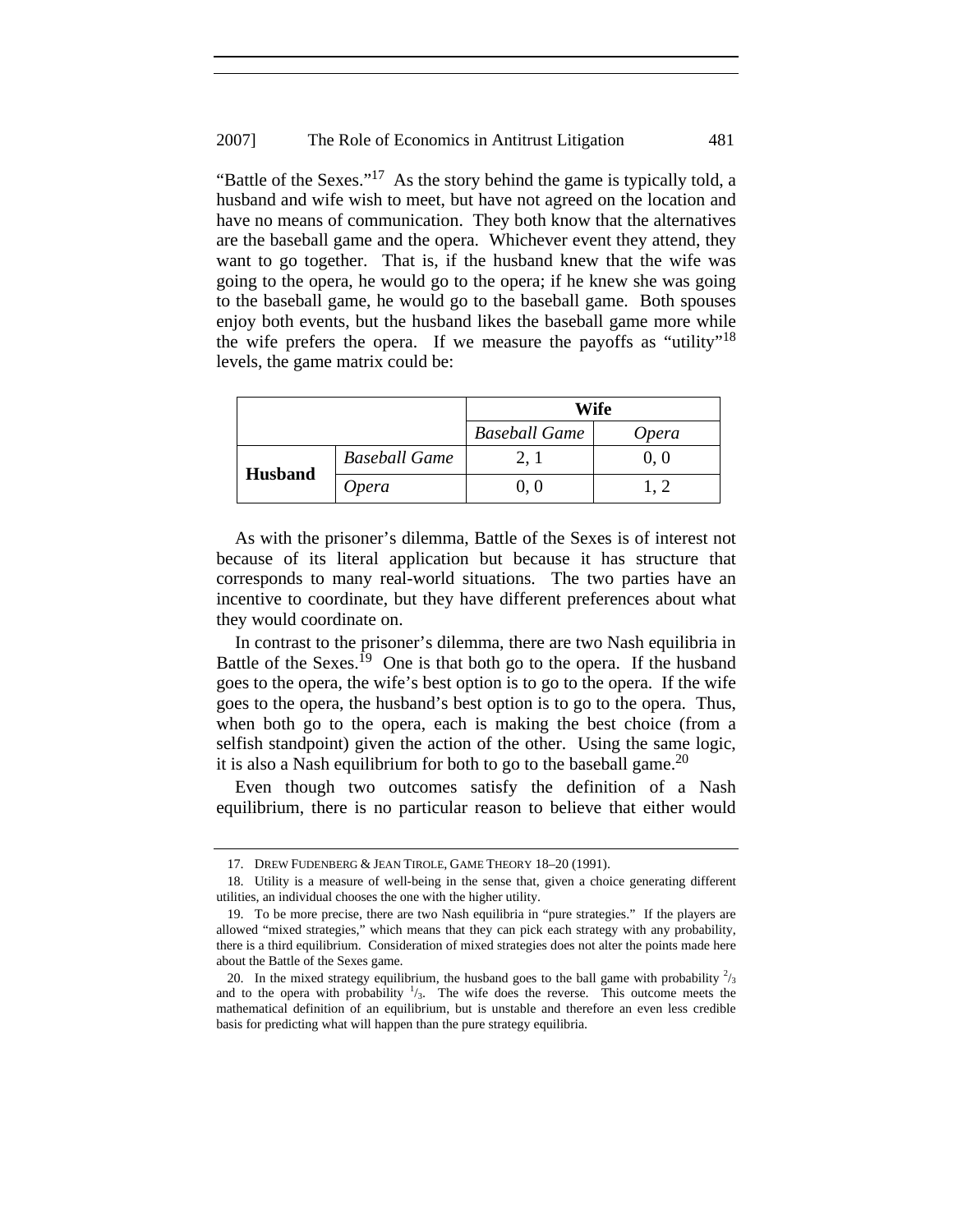occur (absent explicit communication between the parties). Without knowing which of the two equilibria will prevail, neither party can know whether to go the baseball game or the opera. As a result, there does not seem to be any way to rule out the possibility that, say, the husband would go to the baseball game and the wife would go to the opera even though that outcome would not satisfy the definition of an equilibrium.

In the prisoner's dilemma, the Nash equilibrium is compelling because there is a single Nash equilibrium.<sup>21</sup> In contrast, when there are multiple Nash equilibria (and no obvious way for the parties to focus on one as being most likely), $22$  the parties might have different expectations about which equilibrium will prevail, in which case the outcome might not be an equilibrium at all. Indeed, if a player recognizes that the multiplicity of equilibria makes it possible that the outcome will not be an equilibrium, he might make a choice that is not part of any Nash equilibrium.<sup>23</sup>

In most market settings, the interaction between competitors is repeated over time. It is therefore natural to model market interaction as a repeated game. Even games that have a single Nash equilibrium when played just once can have multiple equilibria when they are repeated.<sup>24</sup> Multiple equilibria should be viewed as the norm for many types of market settings in which game theory might seem applicable; and, as a result, economic theory does not generate a clear prediction about what the outcome will be.

The fact that game theory does not provide precise predictions about market outcomes or what constitutes optimal behavior severely restricts the limitations imposed by the requirement that an allegation of predatory pricing must make economic sense. The requirement can properly be the basis for dismissing allegations as extreme as those in

<sup>21.</sup> Actually, the prisoner's dilemma has an additional unusual feature that makes the Nash equilibrium even more compelling. Each player has a single strategy that is best regardless of what the other player does. Such a strategy is known as a dominant strategy. In most games, players do not have a dominant strategy.

<sup>22.</sup> For example, suppose both husband and wife preferred the baseball game so that they both got a utility of 2 when both went to the game and they both got a utility of 1 if both went to the opera. With this change, there are still two Nash equilibria, but one might expect that both would go to the baseball game. In the language of game theory, the equilibrium in which both go to the baseball game "Pareto dominates" the one in which both go to the opera; and the exclusion of "dominated strategies" is referred to as a "refinement." As the original Battle of the Sexes game illustrates, however, this refinement does not always result in a unique equilibrium.

<sup>23.</sup> B. Douglas Bernheim, *Rationalizeable Strategic Behavior*, 52 ECONOMETRICA 1007, 1010 (1984).

<sup>24.</sup> Ariel Rubinstein, *Equilibrium in Supergames with the Overtaking Criterion*, 21 J. ECON. THEORY 1 (1979).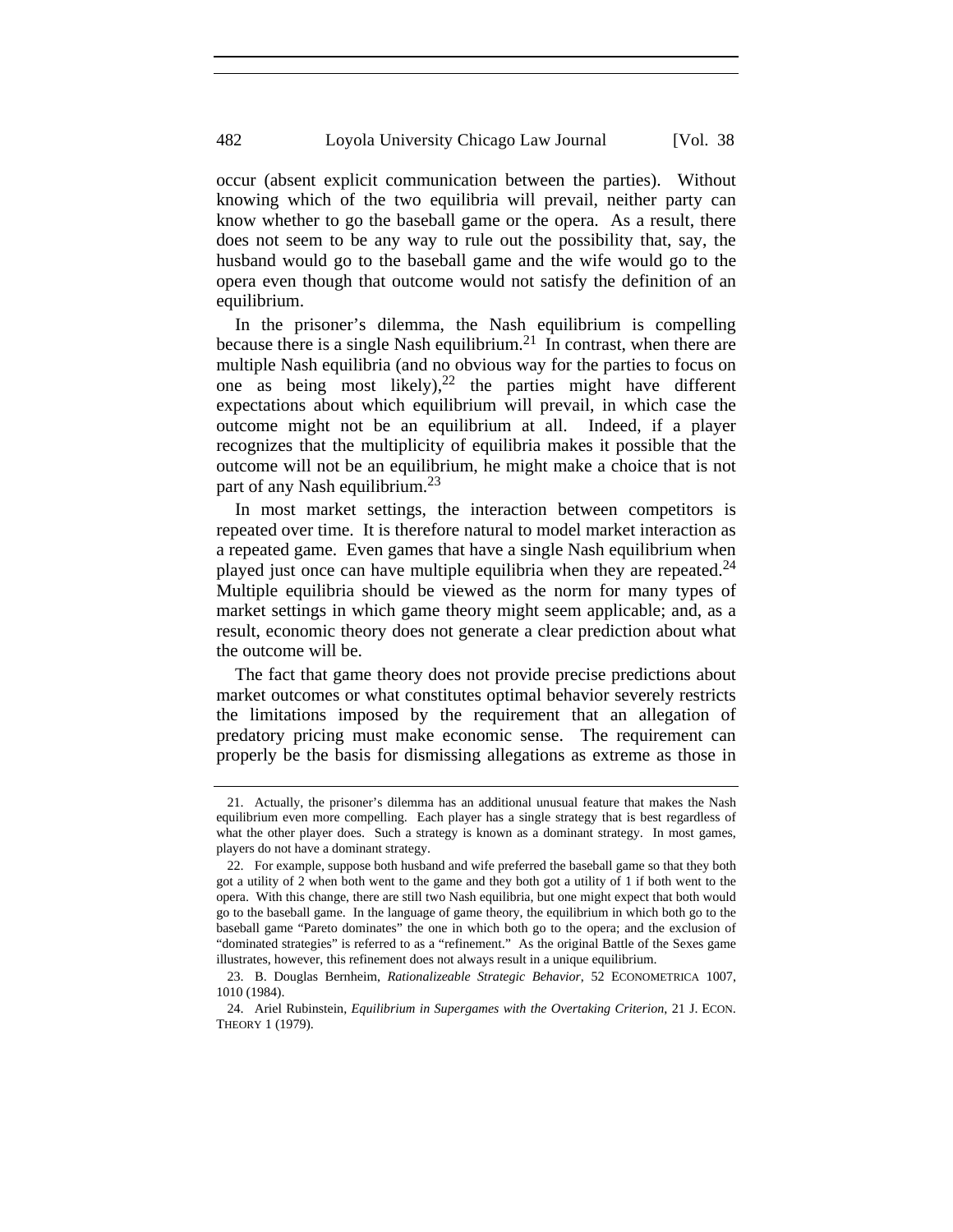*Matsushita*. But one should expect that there would be many cases where it would be much harder to dismiss a predation claim on the grounds that, as a matter of economics, the prospects for recoupment were implausible.

#### IV. *BROOKE GROUP*

In *Brooke Group*, the Supreme Court extended the economic sense screen of *Matsushita* beyond the realm of cases involving no direct evidence of the alleged behavior. In contrast to *Matsushita*, there was evidence in *Brooke Group* that Brown & Williamson (B&W) attempted predatory pricing. If the Supreme Court was correct when it said in *Matsushita* "that predatory pricing schemes are rarely tried, and even more rarely successful,"25 then *Brooke Group* involves a rare case in which a company attempted such a scheme. B&W lowered prices on its generic cigarettes below average variable cost for a period of between 12 and 18 months, and its intent in doing so was to persuade Liggett either to stop selling generic cigarettes or at least to get it to charge higher prices for them. As the trial court ruled, the documents written by top B&W executives "indicating B & W's anticompetitive intent  $\dots$ are more voluminous and detailed than any other reported case. This evidence not only indicates B & W wanted to injure Liggett, it also details an extensive plan to slow the growth of the generic cigarette segment."<sup>26</sup>

In *Brooke Group*, the appellate court had ruled that a successful predatory pricing claim could not rest on the need for oligopolistic coordination on prices in the recoupment period. It went so far as to say such a theory defies "economic logic." $27$  The Supreme Court correctly disagreed with that assertion, instead ruling that such theories are logical but unlikely. It ruled, however, that "when the realities of the market and the record facts indicate that it has occurred and was likely to have succeeded, theory will not stand in the way of liability."28

The question raised by *Brooke Group* is, if evidence of actual expectations of recoupment are not sufficient to demonstrate recoupment, then what in addition to company documents would be necessary? There would seem to be only a few possibilities. One

<sup>25.</sup> Matsushita Elec. Indus. Co. v. Zenith Radio Corp., 475 U.S. 574, 589 (1986).

<sup>26.</sup> Liggett Group, Inc. v. Brown & Williamson Tobacco Corp., 748 F. Supp. 344, 354 (M.D.N.C. 1990).

<sup>27.</sup> Liggett Group, Inc. v. Brown & Williamson Tobacco Corp., 964 F.2d 335, 341 (4th Cir. 1992).

<sup>28.</sup> Brooke Group Ltd. v. Brown & Williamson Tobacco Corp., 509 U.S. 209, 229 (1993).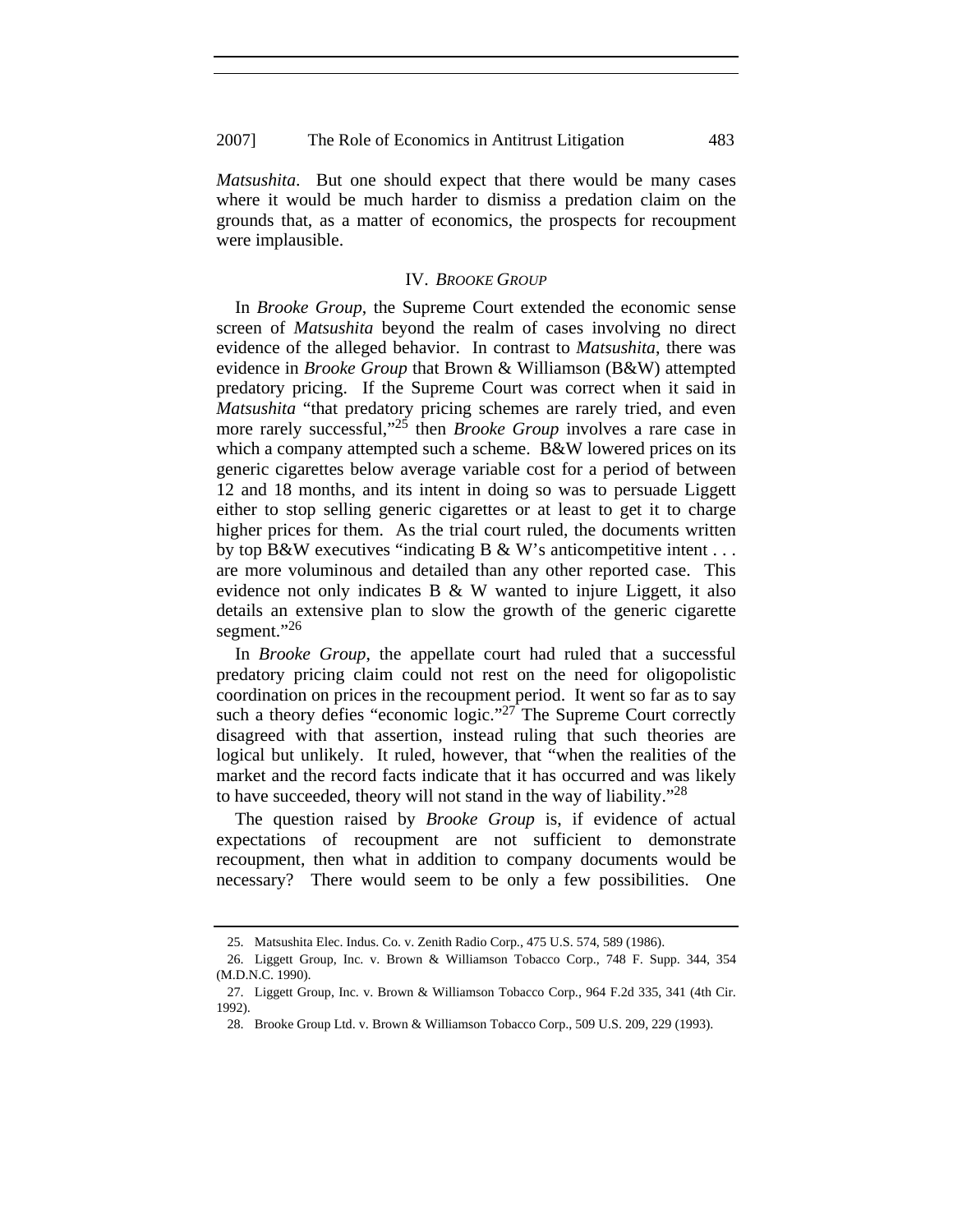would be that plaintiff must demonstrate actual recoupment. Indeed, that would seem to be a plausible interpretation of the phrase, "the realities of the market and the record facts indicate it has occurred . . . ." Such a standard could conceivably be justified on decision-theoretic grounds. Requiring actual recoupment would necessarily create some risk of false negatives, as it is certainly possible for a company to have a reasonable expectation that predation would be profitable only to have unexpected events make the company ultimately regret its attempt. Still, if the costs of false positives are sufficiently great relative to the cost of false negatives, then that risk might be worth taking.

Whether or not the Court intended the standard to require a demonstration of actual recoupment, there remains the requirement of demonstrating that recoupment was likely to succeed.<sup>29</sup> Because B&W attempted predatory pricing, it must have expected to succeed. So the Court decided that the judgment of the company did not settle the issue. Instead, it substituted its own judgment. Presumably, it intended courts to rely at least in part on expert economic testimony to reach such judgments. Yet it might be relatively rare for expectations of recoupment to be so implausible that they can be dismissed as making no economic sense.30

To the extent that the Court focused on the need for price coordination among tobacco companies in *Brooke Group*, it is not clear why it would have found such coordination so implausible ex ante. The industry had a long history of price coordination.<sup>31</sup> In merger analysis, evidence of past coordination is arguably the factor deemed most important for predicting whether future coordination is likely.<sup>32</sup> The Court was arguably on firmer ground when it observed that the success of B&W's predation required that it be able to raise the price of generic cigarettes above competitive levels. The successful coordination in the past had rested on the presence of entry barriers,<sup>33</sup> but those barriers

<sup>29.</sup> Either the phrase "the realities of the market and the record facts indicate it has occurred" required a demonstration of actual recoupment, or it did not. If it did, one must still contend with the phrase "and was likely to have succeeded." Alternatively, if "it" in the above phrase merely referred to the attempt at predation, then there remains the requirement of a showing that the attempt was likely to succeed.

<sup>30</sup>*. See supra* Part III (discussing the limitations of game theory in making precise predictions about market outcomes).

<sup>31</sup>*. Brooke Group*, 509 U.S. at 213; FED. TRADE COMM'N, 105TH CONG., REPORT ON COMPETITION AND THE FINANCIAL IMPACT OF THE PROPOSED TOBACCO INDUSTRY SETTLEMENT 1–13 (1997), *available at* http://www.ftc.gov/reports/tobacco/ndoc95.pdf.

<sup>32.</sup> FEDERAL TRADE COMM'N, COMMENTARY ON THE HORIZONTAL MERGER GUIDELINES 22–24 (2006), *available at* http://www.usdoj.gov/atr/public/guidelines/215247.pdf.

<sup>33.</sup> JOSEPH S. BAIN, BARRIERS TO NEW COMPETITION: THEIR CHARACTER AND CONSEQUENCES IN MANUFACTURING INDUSTRIES 144–66 (1956).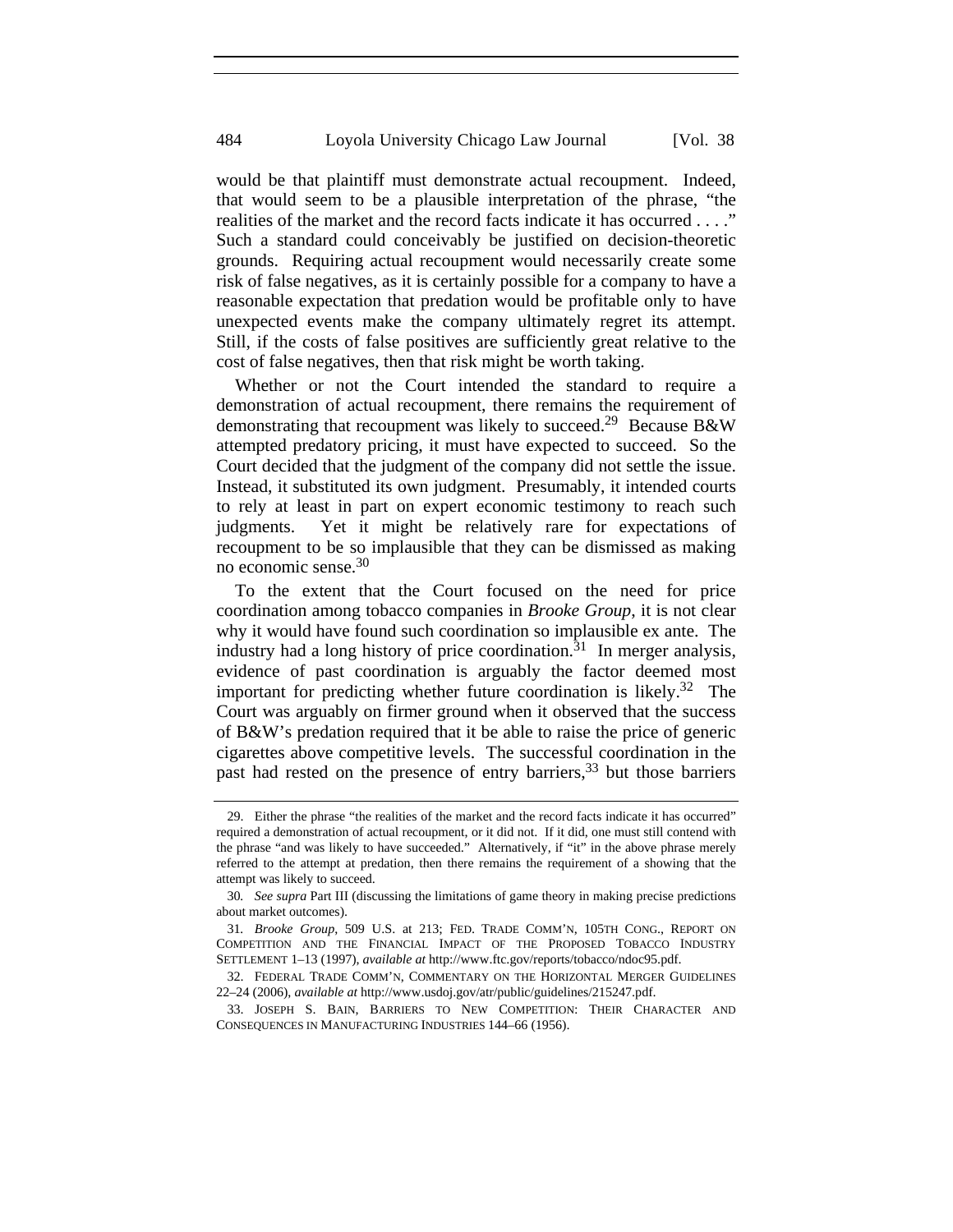may have restricted entry into the branded segment.<sup>34</sup> Whether there were any barriers to generic entry is less clear. Still, the implication that economic expert testimony should be used to second-guess the clear expectations of the company might be placing far too much faith in the precision with which economic analysis can pinpoint what makes economic sense when allegations of predation are at issue.

#### V. RECENT AIRLINES CASES

The argument is not to suggest that the *Matsushita* Court's faith in economics was inherently misplaced. While the wide range of possible outcomes in game-theoretic situations limits (but does not eliminate altogether) the importance of the microanalytic role for economics, economics still has an important role in formulating and implementing standards based on decision theory.

Recall that decision theory starts from the proposition that judicial mistakes are inevitable. This basic insight is fundamental to understanding standards for establishing a predatory pricing claim. If there were no judicial uncertainty, the standards for predation would be much different from those the Court laid down in *Matsushita* and *Brooke Group*. In a world of certainty, predation might well be defined as charging any price below the one that maximizes short run profits if the intent of doing so is to exclude or limit the rate of entry.<sup>35</sup> It would be possible in such a world to bring a predation case even if the company was charging a price above any measure of its own costs.

The requirement that plaintiff demonstrate pricing below the "relevant measure of cost" can only be justified on the basis of decision theory. The decision not to adopt what is known more generally as the "profit sacrifice"<sup>36</sup> standard for predatory pricing is presumably in part due to the difficulty of administering such a standard. It would require ascertaining exactly what the short-run, profit-maximizing price is, something that courts would have extreme difficulty doing even with the aid of expert economists. Moreover, the standard is motivated in

<sup>34.</sup> BAIN, *supra* note 33. Bain identified three classes of entry barriers: scale economies, absolute cost advantages, and product differentiation. Of these, product differentiation is likely the most important in cigarettes.

<sup>35</sup>*. See* Janusz A. Ordover & Robert D. Willig, *An Economic Definition of Predation: Pricing and Product Innovation*, 91 YALE L.J. 8 (1981). The authors argue that this should be the appropriate conceptual standard for defining predation in general. It is not, however, the standard used for predatory pricing.

<sup>36.</sup> A. Douglas Melamed, *Exclusive Dealing Agreements and Other Exclusionary Conduct— Are There Unifying Principles?* 73 ANTITRUST L.J. 375, 389–403 (2006) (describing the sacrifice test and discussing its merits and drawbacks).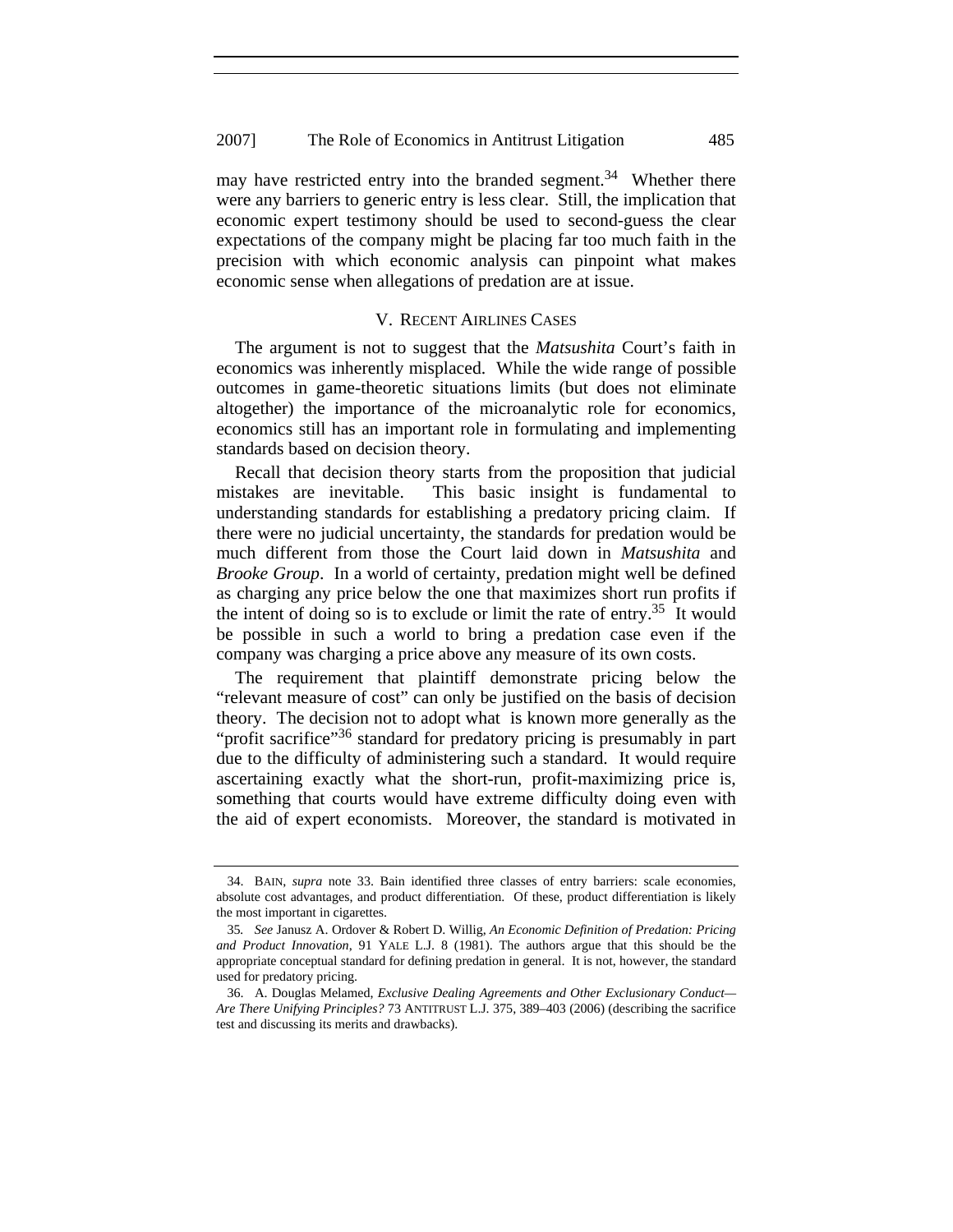part by a recognition that false positives in predatory pricing cases have high costs because they can chill the competitive conduct that the antitrust laws are intended to promote. The "below the relevant notion of cost" standard is an example of what is known more generally as a "no economic sense test."<sup>37</sup> The idea is to have a class of behavior that qualitatively would make no economic sense unless it had the effect of excluding competitors. Properly applied, such a standard creates a low risk of false positives, but it does not rule out the possibility altogether of a successful predatory pricing case.

Applying the test, however, requires determining the proper notion of costs. The Court did not resolve the relevant notion of cost in *Matsushita* nor has it done so since. In this regard, developments in the economics profession in the twenty years since *Matsushita* (as well as the ten years prior to the decision) have not been as helpful as they might have been. Much attention over this time period has been devoted to game theoretic analysis of markets. Little has been paid to more basic cost analysis.<sup>38</sup> At one time, much of industrial economics started from the premise that competition drives prices down to marginal cost and then proceeded to measure deviations from competition with price-cost margins.<sup>39</sup> That approach fell out of favor in large part because of the difficulty of measuring the relevant notion of cost. Those difficulties are real. Yet, the reaction among industrial economists has been to neglect the measurement of cost altogether. That reaction is most unfortunate, as courts hearing antitrust cases are in need of proper cost analysis. Two relatively recent cases, both involving the airline industry, illustrate this point.

#### *A.* American Airlines

The American Airlines case concerned the response of American Airlines to entry by low-cost carriers on routes to and from its Dallas– Fort Worth hub between 1995 and 1997. The typical pattern was that American cut and expanded the availability of its discounted fairs and

<sup>37</sup>*. See* Gregory J. Werden, *Identifying Exclusionary Conduct Under Section 2: The "No Economic Sense" Test*, 73 ANTITRUST L.J. 413, 413–33 (2006).

<sup>38. &</sup>quot;Firms' price-cost margins are not taken to be observables; economic marginal cost (MC) cannot be directly or straightforwardly observed. The analyst infers MC from firm behavior, uses differences between closely related markets to trace the effects of changes in MC, or comes to a quantification of market power without measuring cost at all." Timothy F. Bresnahan, *Empirical Studies of Industries With Market Power*, *in* HANDBOOK OF INDUSTRIAL ORGANIZATION 1011, 1012–13 (Richard Schmalensee & Robert Willig eds., 1992).

<sup>39.</sup> Richard Schmalensee, *Inter-Industry Studies of Structure and Performance*, *in*  HANDBOOK OF INDUSTRIAL ORGANIZATION, 951, 951–1001 (Richard Schmalensee & Robert Willig eds., 1992).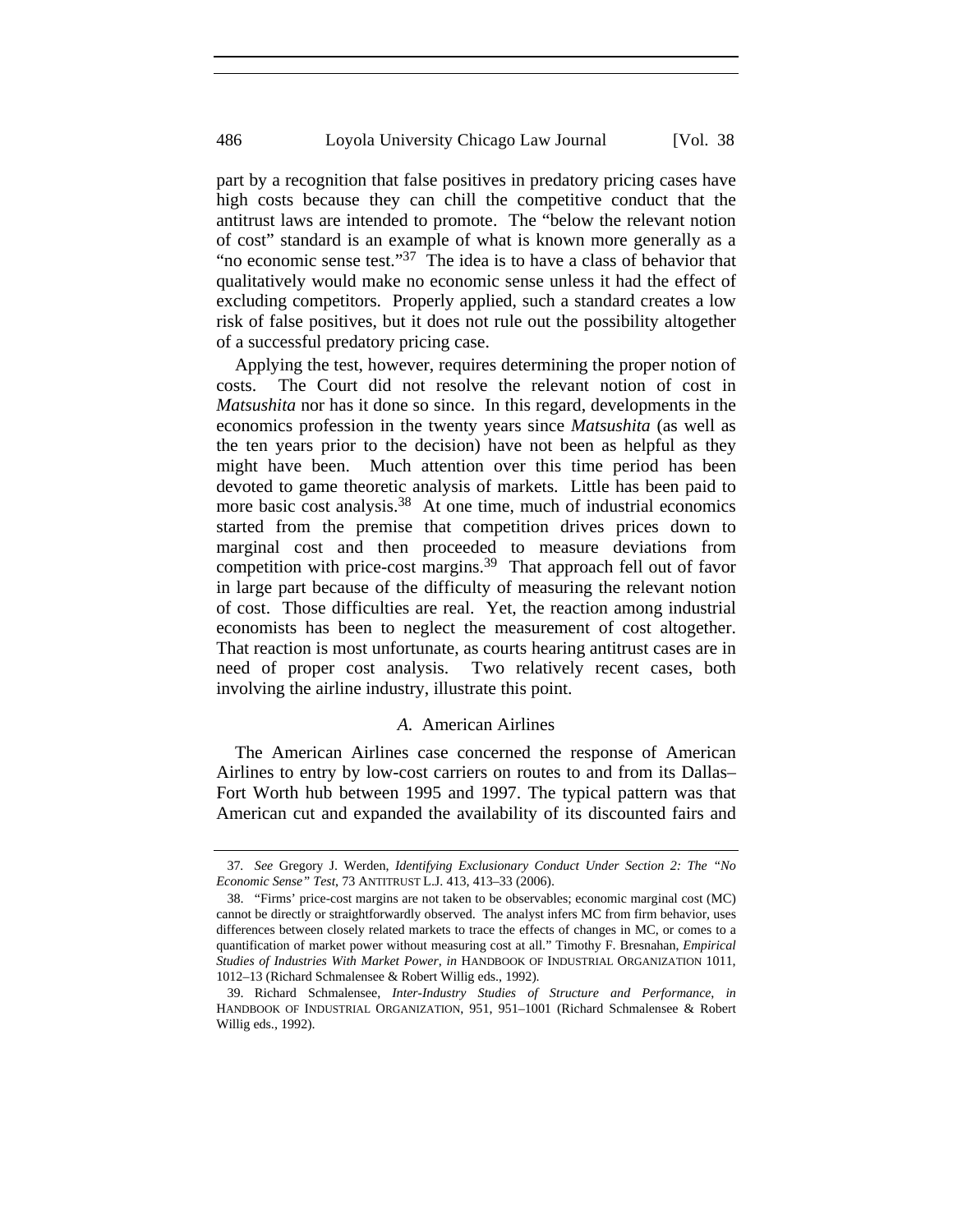expanded its capacity by adding flights and increasing the size of the planes it used. When the entrants subsequently exited, American raised its fares back to previous levels and removed the added capacity from the routes.

The district court ruled for American Airlines on the grounds that plaintiffs had not demonstrated pricing below the relevant measure of cost, finding that none of the cost measures put forward was the right one.40 The Court of Appeals for the Tenth Circuit upheld that  $decision<sup>41</sup>$ . The decisions of both courts reflect fundamental confusion about the nature of costs.

Conceptually, one wants to ascertain whether a company charged prices below the incremental costs per unit of providing the output sold at those prices. Doing so is rarely simple, and it is probably particularly complicated in the airline industry. Areeda and Turner's classic 1975 article on the subject argued for using average variable cost as a proxy for short-run marginal cost.<sup>42</sup> From the start, the article was controversial, eliciting criticism from, among others, F.M. Scherer, and alternative recommendations from Oliver Williamson and William Baumol.<sup>43</sup> These criticisms notwithstanding, the Areeda-Turner standard has been highly influential. Notably, the Supreme Court has failed to endorse it, and, as the American Airlines case illustrates, with good reason.

One problem is that, as the Areeda-Turner rule is implemented, average variable cost means average variable *accounting* costs, which is different from average variable economic costs. To take a specific example, the government proposed various cost measures that included airplane expense. The district court in the case ruled, "Aircraft ownership costs are properly considered fixed costs in the industry, and are not an avoidable cost of changing capacity in a route."<sup>44</sup> This statement is simply wrong as a matter of economics. If American increased the number of available seat miles as part of its response, then the airplanes were an input that varied with the level of output. Exactly

<sup>40.</sup> United States v. AMR Corp., 140 F. Supp. 2d 1141, 1199 (D. Kan. 2001) [hereinafter *American Airlines I*].

<sup>41.</sup> United States v. AMR Corp., 335 F.3d 1109, 1120–21 (10th Cir. 2003) [hereinafter *American Airlines II*].

<sup>42.</sup> Philip Areeda & Donald F. Turner, *Predatory Pricing and Related Practices Under Section 2 of the Sherman Act*, 88 HARV. L. REV. 697 (1975).

<sup>43.</sup> F. M. Scherer, *Predatory Pricing and the Sherman Act: A Comment*, 89 HARV. L. REV. 869 (1976); Oliver E. Williamson, *Predatory Pricing: A Strategic and Welfare Analysis*, 87 YALE L.J. 284 (1977); William J. Baumol, *Quasi-Permanence of Price Reductions: A Policy for Prevention of Predatory Pricing*, 89 YALE L.J. 1 (1979).

<sup>44</sup>*. American Airlines I*, 140 F. Supp. 2d at 1175.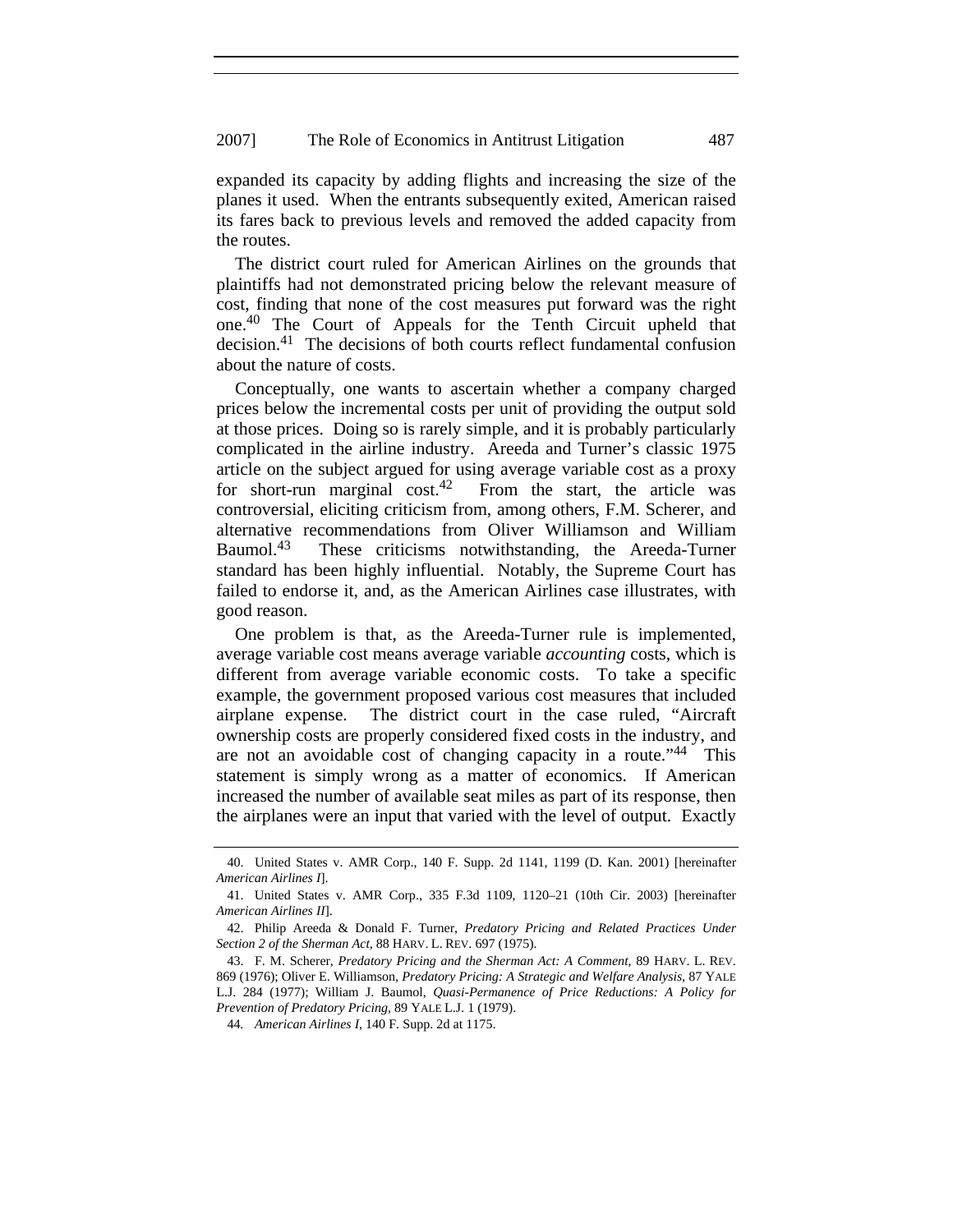how those costs should be measured may not be a simple matter. The answer would be different in a period like the late 1980s, when airlines had invested in far too much capacity and were retiring aircraft, than it was in the late 1990s.<sup>45</sup>

Another general problem is that a company uses many inputs for multiple "products." If the activity driving the cost is hard to identify, it might be labeled as "joint" (and, therefore, "fixed") for accounting purposes. In an economic sense, though, a cost is joint between two activities only if the firm must incur the entire cost if it engages in just one of the activities, and the marginal cost associated with the second activity is zero. For example, the price of a football ticket would be a joint cost if one were to think of viewing the first half of the game and the second half as joint activities. Many costs that have traditionally been treated as "joint" for accounting purposes are not joint in the economic sense. The field of "activity-based costing,"46 which has been a major body of literature in accounting for many years, starts from the premise that many costs traditionally treated as fixed for accounting purposes are in fact marginal. The district court ruled that American's cost allocation scheme allocated these types of costs "arbitrarily" across routes. It likely erred in making that judgment. The choice of an allocation basis would almost certainly have been driven by results about how different activities drive the level of expenditure on different cost components.

Of course, none of these allocation schemes is perfect. Therefore, reliance on them poses a risk of overestimating marginal cost. However, if courts impose a very strict standard for justifying how accounting fixed costs are allocated, the result will be a systematic underestimation of incremental cost.

### *B.* Spirit

The predatory pricing case by Spirit Airlines against Northwest raised many of the same issues as the American Airlines case.  $47$ Northwest's cost accounting system seems to have been more

<sup>45</sup>*.* Adam Bryant, *U.S. Airlines Finally Reach Cruising Speed*, N.Y. TIMES, Oct. 20, 1996, § 3, at 1; Agis Salpukas, *A Struggle to Survive in the Air*, N.Y. TIMES, Oct. 2, 1983, § 3 at 1.

<sup>46</sup>*. See* David S. Evans and Michael Salinger, *Why Do Firms Bundle and Tie? Evidence From Competitive Markets and Implications for Tying Law*, 22 YALE J. REG. 37 (2005) (discussing the costs and efficiencies of "tying"—selling a particular good only together with another item).

<sup>47.</sup> Spirit Airlines, Inc. v. Northwest Airlines, Inc., 431 F.3d 917 (6th Cir. 2005).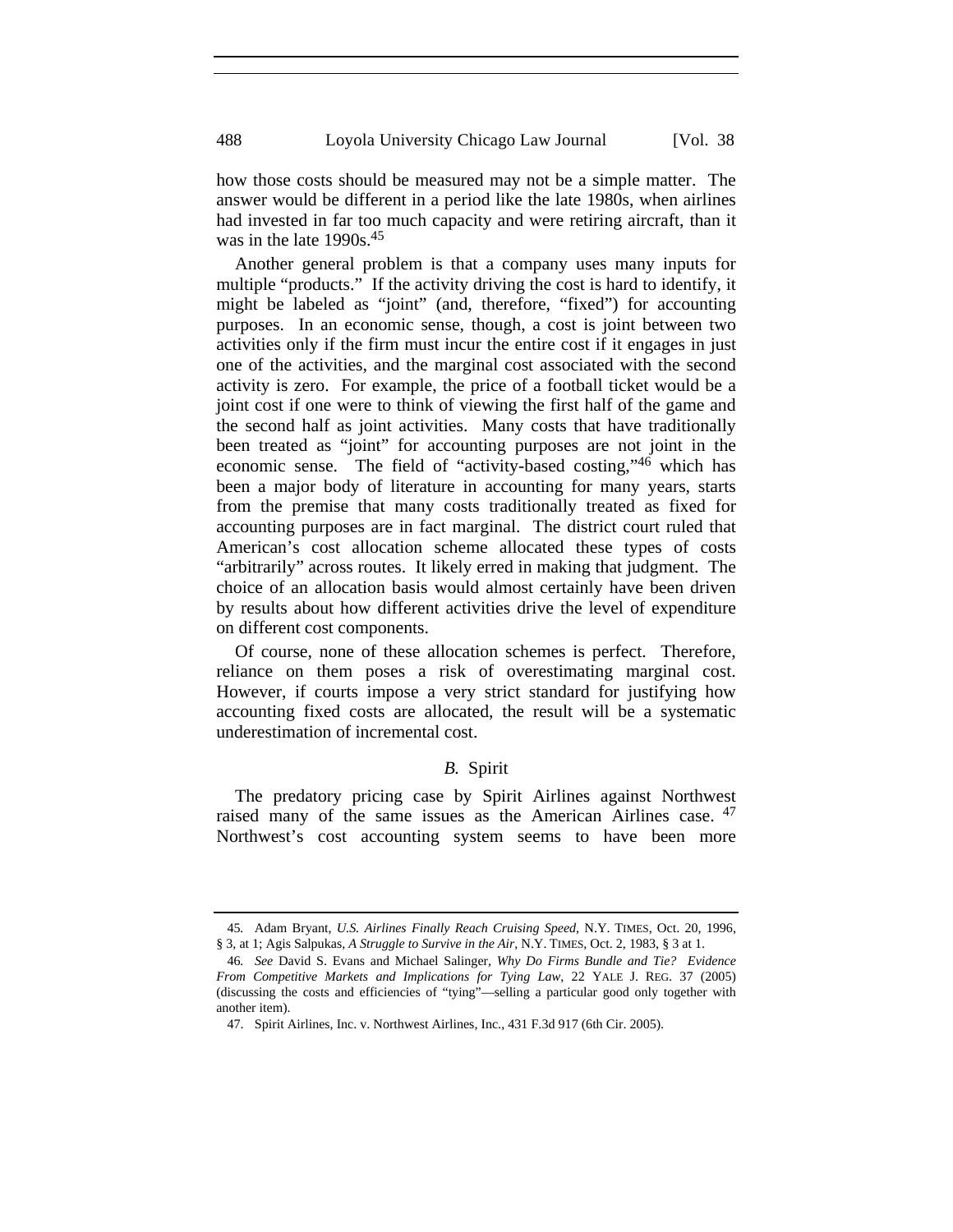transparent. The Court of Appeals for the Sixth Circuit did rule that a reasonable jury could accept the cost estimates by Spirit's experts.<sup>48</sup>

Indeed, there were some key points of agreement that were absent in the American Airlines case. Both experts included airplane expense as part of variable cost. Both agreed that the right cost concept was average variable cost.49

The agreement on this last point is particularly interesting. On one level, the point should not be controversial, but there are two important qualifications. First, all the economic variable costs, not just the ones treated as variable, must be included. Second, the average must be computed over the correct range. When firms increase output as part of a predatory pricing scheme, the relevant range is the output increase. The variable costs incurred to increase output should be averaged over the amount of the increase.

The district court decision did mention a cost measure generated by Northwest that included "long-term fixed costs that Northwest expects to incur as it grows over time."50 This wording is inherently imprecise. The fact that the costs would grow over time with the level of output means that the costs are not fixed according to the proper economic use of that term.<sup>51</sup> They might be sunk costs,<sup>52</sup> and, if so, they should not enter an average variable cost calculation directly. However, the presence of sunk, nonfixed costs has implications for the average variable cost.

There is a general principle in economics called the "envelope theorem."53 While it is (on one level) an abstract mathematical principle, it is important enough to be illustrated in every introductory microeconomics textbook.<sup>54</sup> The envelope theorem says that when the level of output is equal to the level that was planned for (in making capacity decisions), short-run marginal cost equals long-run marginal cost. When output exceeds the level that was planned for, short-run marginal cost (and, therefore, variable cost averaged over the output increase) is greater than long-run marginal cost. Yet, average variable

<sup>48</sup>*. Id.* at 944.

<sup>49</sup>*. Id.* at 939–940.

<sup>50.</sup> Spirit Airlines, Inc. v. Northwest Airlines, Inc., No. 00-71535, 2003 WL 24197742, at \*5 (E.D. Mich. March 31, 2003).

<sup>51.</sup> WILLIAM J. BAUMOL, JOHN C. PANZAR, & ROBERT D. WILLIG, CONTESTABLE MARKETS AND THE THEORY OF INDUSTRY STRUCTURE 280 (1982).

<sup>52</sup>*. Id.*

<sup>53.</sup> HAL VARIAN, MICROECONOMIC ANALYSIS 70–71 (3d ed. 1992).

<sup>54.</sup> WALTER NICHOLSON, MICROECONOMIC THEORY 39–43 (7th ed. 1998) (illustrating the envelope theorem).